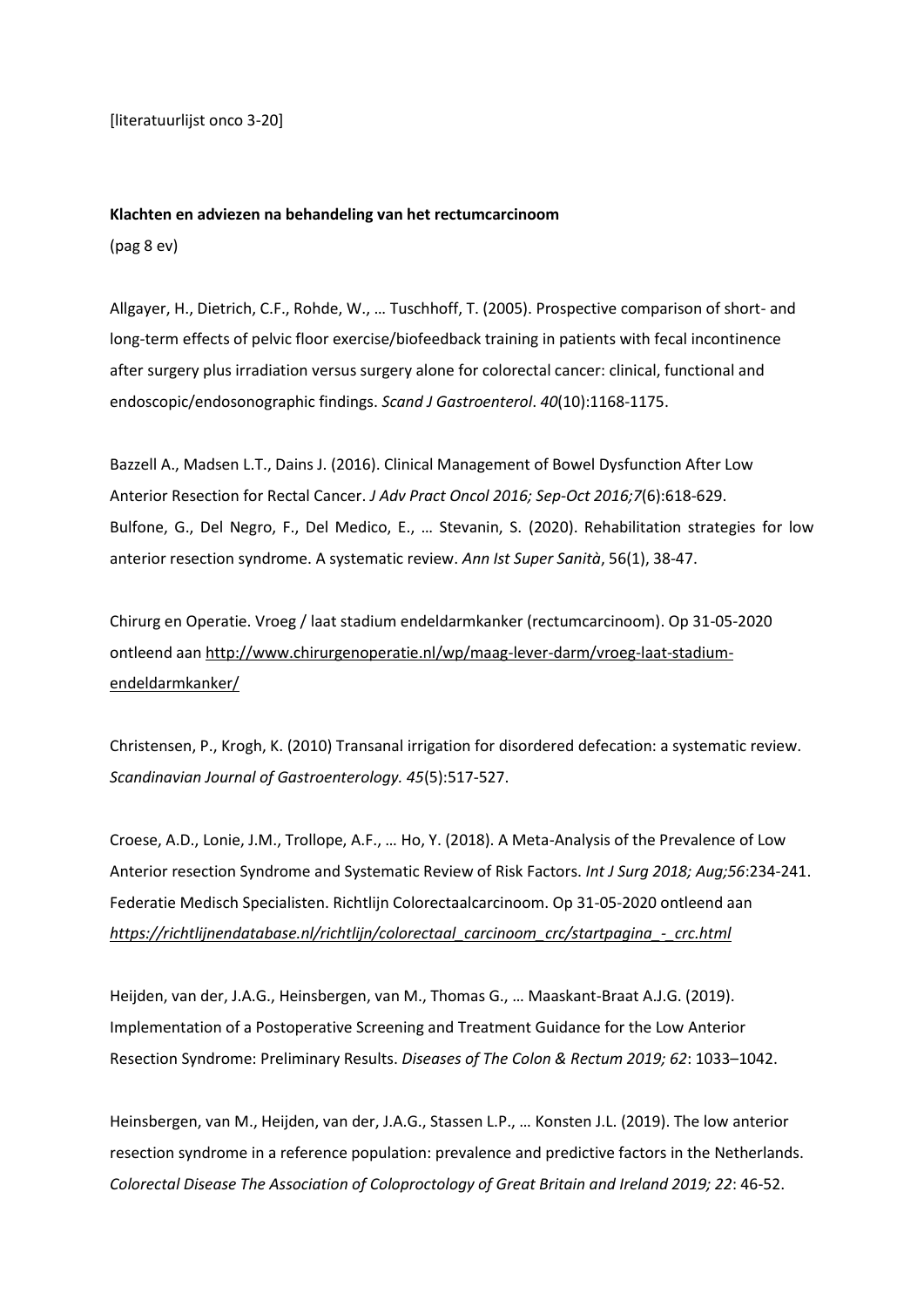Hupkens B.J.P, Martens M.H., Stoot J.H., … Breukink, S.O. (2017). Quality of Life in rectal Cancer Patients After Chemoradiation: Watch-and-wait Policy Versus Standard Resection – A Matched-Controlled Study. *Diseases of The Colon & Rectum 2017; Oct;60*(10):1032-1040.

Hupkens B.J.P., Breukink, S.O., Olde Reuver Of Briel, C., … Juul, T. (2018). Dutch validation of the low anterior resection syndrome score. *Colorectal Disease*, *20*(10):881‐887.

Het Integraal Kankercentrum Nederland. Incidentie Darmkanker. Op 31-05-2020 ontleend aan *<https://www.iknl.nl/kankersoorten/darmkanker/registratie/incidentie>*

Keane, C., Wells, C., O'Grady, G., Bissett, P. (2017). Defining low anterior resection syndrome: a systematic review of the literature*. Colorectal Disease, 19*, 713-722.

Koch, S.M., Rietveld, M.P., Govaert, B., … Baeten, C.G. (2009). Retrograde colonic irrigation for faecal incontinence after low anterior resection. *Int J Colorectal Dis. 24*(9):1019‐1022.

Koda K., Yamazaki M., [Shuto,](https://pubmed.ncbi.nlm.nih.gov/?term=Shuto+K&cauthor_id=30937634) K. … [Shimizu,](https://pubmed.ncbi.nlm.nih.gov/?term=Shimizu+H&cauthor_id=30937634) H. (2019). Etiology and Management of Low Anterior Resection Syndrome Based on the Normal Defecation Mechanism. *Surg Today, 49*(10):803-808. Kuijpers, J.H.C. (1986). Het mechanisme van de continentie voor faeces. *Nederlands Tijdschrift voor Geneeskunde, 130*, 1833-5.

Lai, X., Wong, F.K.Y., Ching, S.S.Y. (2013). Review of bowel dysfunction of rectal cancer patients during the first five years after sphincter-preserving surgery: A population in need of nursing attention. *European Journal of Oncology Nursing, 17,* 681-692.

Maag Lever Darm Stichting. Feiten en cijfers Endeldarmkanker. Op 31-05-2020 ontleend aan *<https://www.mlds.nl/kanker/endeldarmkanker/feiten-en-cijfers-endeldarmkanker/>*

Maris, A., Devreese, A.M., D'Hoore, A., … Staes, F. (2012). Treatment options to improve anorectal function following rectal resection: a systematic review*. Colorectal Disease, 15,* 67-78. Martellucci, J. *(2016).* Low Anterior Resection Syndrome: A Treatment Algorithm. *Dis Colon Rectum, 59*, 79-82.

Siegel, R.L., Miller, K.D., Fedewa, S.A., … Jemal, A. (2017). Colorectal cancer statistics, 2017. *CA Cancer J Clin*., *67*(3):177‐193.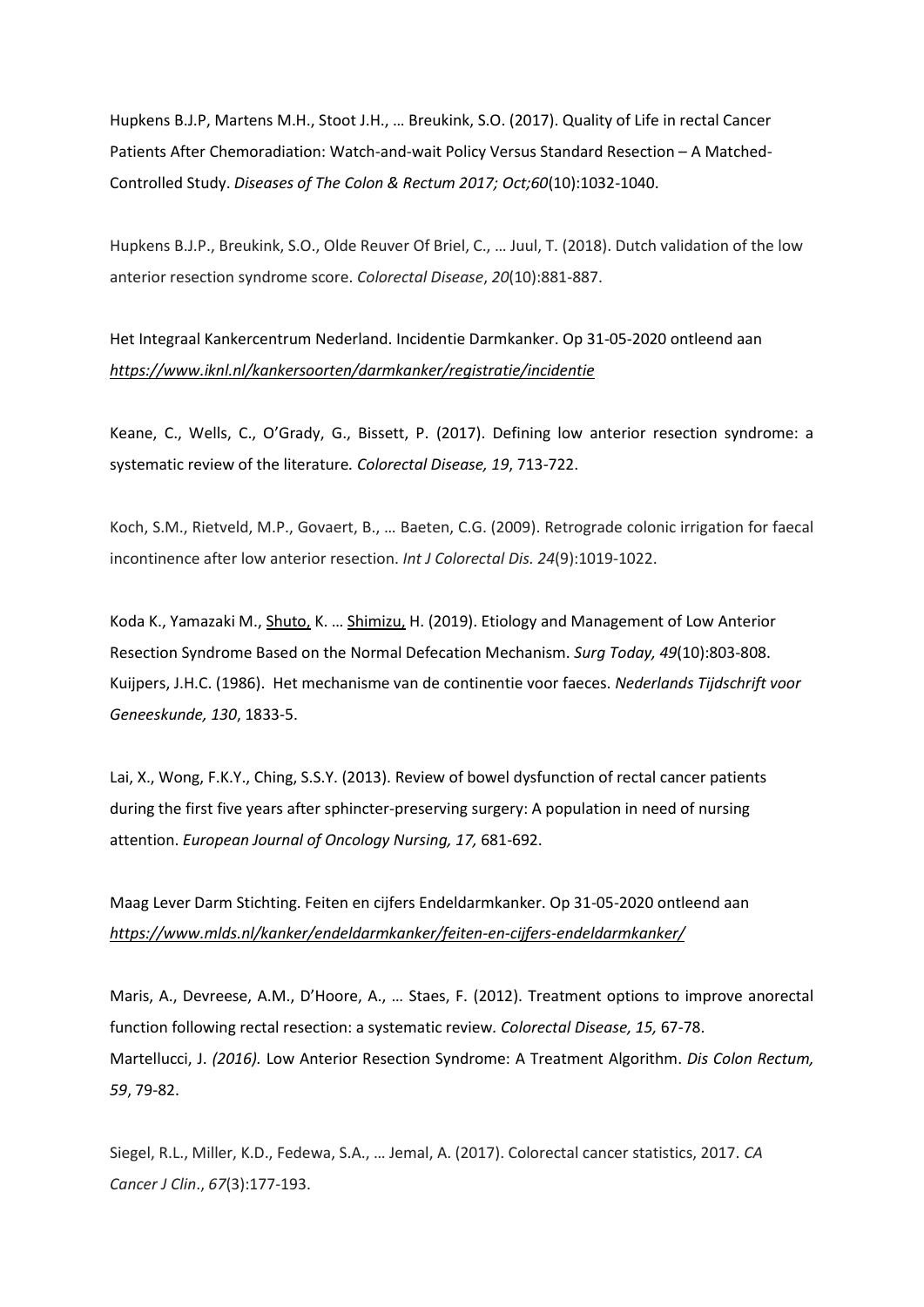Sun, W., Dou, R., Chen, J., …Wang, J. (2019). Impact of Long-Course Neoadjuvant Radiation on Postoperative Low Anterior Resection Syndrome and Quality of Life in Rectal Cancer: Post Hoc Analysis of a Randomized Controlled Trial. *Ann Surg Oncol*., *26*(3):746‐755.

Sun, V., Wendel, C.S., Denmark-Wahnefried, W., … Krouse, R.S. (2019). Diet and Behavior Modifications by Long-Term Rectal Cancer Survivors to Manage Bowel Dysfunction- Associated Symptoms. *Nutr Cancer, 71*(1), 89-99.

## **De impact van COVID-19 op de borstkankerzorg**

(pag 13 ev) Bakker, E.,& Van Buuren, H. (2013). *Onderzoek in de gezondheidszorg* (2<sup>e</sup> druk). Groningen: Noordhoff Uitgevers.

Boeije, H.,& Bleijenbergh, I. (2019). *Analyseren in kwalitatief onderzoek* (3<sup>e</sup> druk). Amsterdam: Boom Uitgevers Amsterdam.

# **Wat zijn de behoeften en ondersteuningswensen van partners van patiënten?** (pag 18 ev)

Bangerter, L., Griffin, J., Langer, S., Hasan, B., Kim, W., Murad, M., & Khera, N. (2018). The Effect of Psychosocial Interventions on Outcomes for Caregivers of Hematopoietic Cell Transplant Patients. *Current Hematologic Malignancy Reports, 13(*3), 155-163.

Cooke, L., Grant, M., Eldredge, D., Maziarz, R., & Nail, L. (2011). Informal caregiving in Hematopoietic Blood and Marrow Transplant patients. *European Journal of Oncology Nursing, 15*(5), 500- 507.

Fife, B., Monahan, P., Abonour, R., Wood, L., & Stump, T. (2009). Adaptation of family caregivers during the acute phase of adult BMT. *Bone Marrow Transplant, 43*(12), 959–966.

Girgis, S., Lambert, S., Lecathelinais, C. (2011). The Supportive care needs survey for partners and caregivers of cancer survivors: development and psychometric evaluation. *Psycho-Oncology 20*(4), 387–393.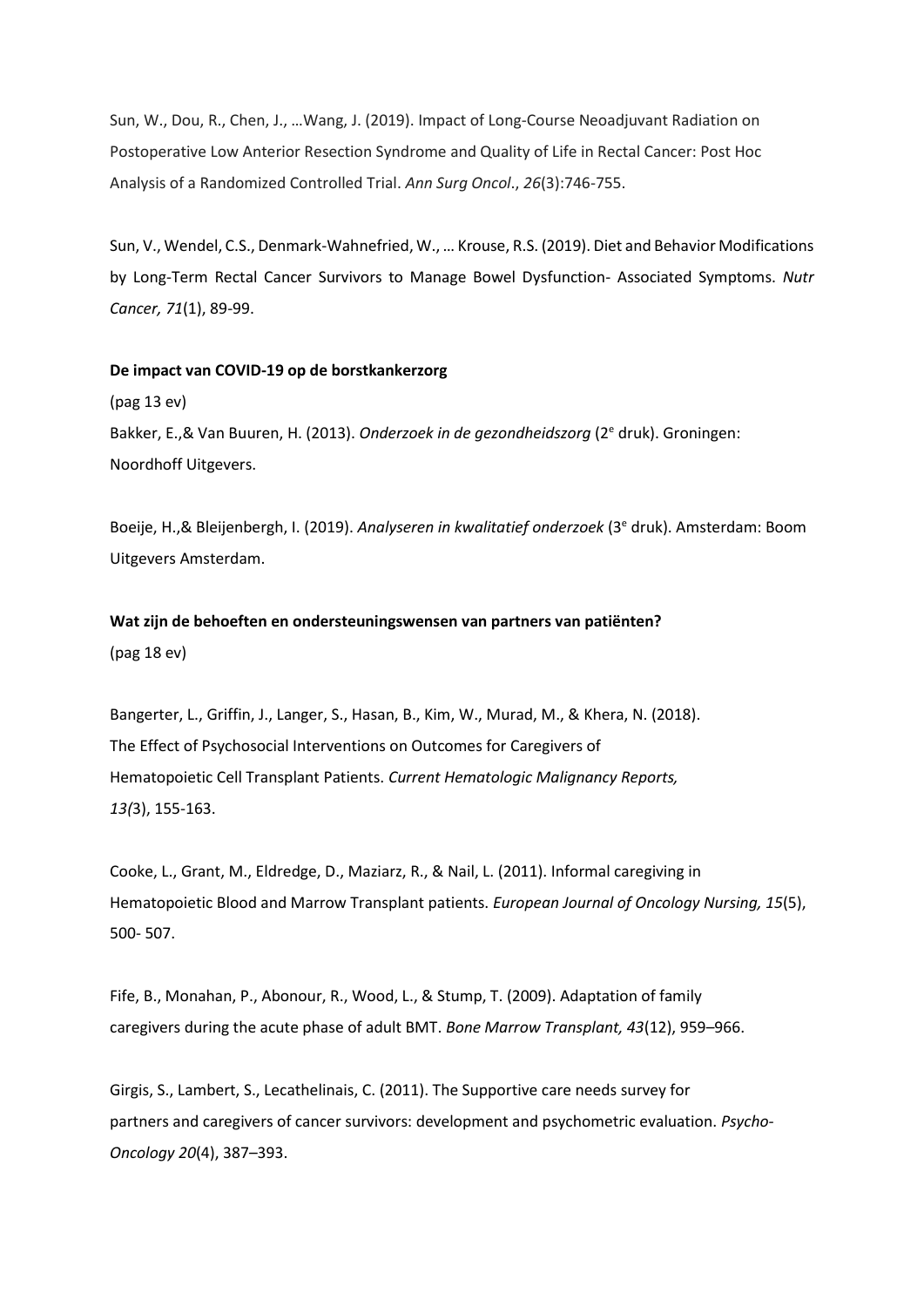Hematon. (2014). *Een stamceltransplantatie gehad, en dan...?* (6<sup>e</sup> druk). Utrecht: Hematon.

Institute for Positive Health. (2016). Scoringsinstrument voor positieve gezondheid. Geraadpleegd op 12 mei 2019, van [https://iph.nl/nieuwe-versie-scoringsinstrument-beschikbaar-als](https://iph.nl/nieuwe-versie-scoringsinstrument-beschikbaar-als-pdf/)[pdf/](https://iph.nl/nieuwe-versie-scoringsinstrument-beschikbaar-als-pdf/)

Jim, H., Quinn, G., Barata, A., Cases, M., Cessna, J., Gonzalez, B., Gonzalez, L., Koskan, A., Montiel-Ishino, F., & Pidala, J. (2014). Caregivers' quality of life after blood and marrow transplantation: a qualitative study. *Bone Marrow Transplant, 49*(9), 1234-1236.

Kaljouw, M., & Van Vliet, K. (2015). Zorginstituut Nederland. *Naar nieuwe zorg en zorgberoepen: de contouren.* Geraadpleegd op 8 juni 2019, van [https://www.zorginstituutnederland.nl/binaries/zinl/documenten/adviezen/2015/04/10/naar](https://www.zorginstituutnederland.nl/binaries/zinl/documenten/adviezen/2015/04/10/naar-nieuwe-zorg-en-zorgberoepen-de-contouren/Naar+nieuwe+zorg+en+zorgberoepen+%28de+contouren%29.pdf)[nieuwe-zorg-en-zorgberoepen-de](https://www.zorginstituutnederland.nl/binaries/zinl/documenten/adviezen/2015/04/10/naar-nieuwe-zorg-en-zorgberoepen-de-contouren/Naar+nieuwe+zorg+en+zorgberoepen+%28de+contouren%29.pdf)[contouren/Naar+nieuwe+zorg+en+zorgberoepen+%28de+contouren%29.pdf](https://www.zorginstituutnederland.nl/binaries/zinl/documenten/adviezen/2015/04/10/naar-nieuwe-zorg-en-zorgberoepen-de-contouren/Naar+nieuwe+zorg+en+zorgberoepen+%28de+contouren%29.pdf)

Kuyper, M., Hesselmann, G., & Prins, J. (2009). Mantelzorg. Landelijke richtlijn, Versie: 2. Geraadpleegd op 10 februari 2019, van [https://www.oncoline.nl/richtlijn/doc/index.php?type=pda&richtlijn\\_id=630](https://www.oncoline.nl/richtlijn/doc/index.php?type=pda&richtlijn_id=630)

Molassiotis, A., Wilson, B., Blair, S., Howe, T., & Cavet, J. (2011). Living with multiple myeloma: experiences of patients and their informal caregivers. *Supportive Care in Cancer*, *19* (1) 101- 111. Doi:10.1007/s00520-009-0793-1

Nederlandse Vereniging voor Hematologie (NVvH). (2016). *Stamceltransplantaties.* Geraadpleegd op 4 juni 2019, van https://www.hematologienederland.nl/stamceltransplantaties

NIVEL. (2016). *Korte patiëntervaringsvragenlijst ziekenhuiszorg.* Geraadpleegd op 9 juni 2019, van<https://www.nivel.nl/nl/nieuws/korte-patientervaringsvragenlijst-ziekenhuiszorg>

Sabo, B., McLeod, D., & Couban, S. (2013). The experience of caring for a spouse undergoing hematopoietic stem cell transplantation: opening Pandora's box. *Cancer Nursing, 36*(1), 29-40.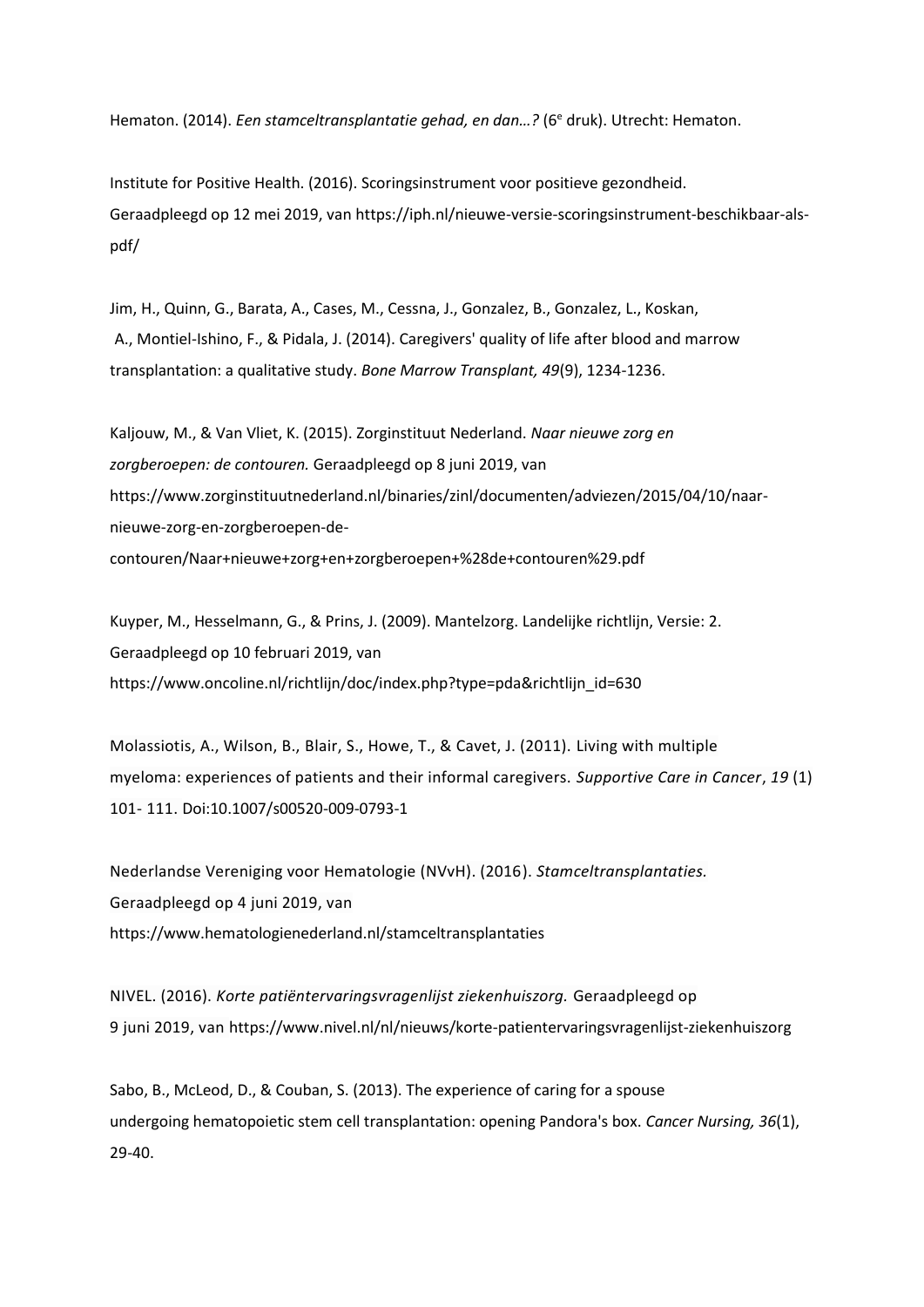Von, A., Spath, M., Nielsen, A., & Fife, B. (2016). The Caregiver's Role Across the Bone Marrow Transplantation Trajectory. *Cancer Nursing, 39*(1), 12-19.

#### **Palmoplantaire erythrodysesthesie**

(pag 24 ev)

Ajani JA, Buyse M, Lichinitser M, et al. (2009). Combination of cis- platin/S-1 in the treatment of patients with advanced gastric or gastroesophageal adenocarcinoma: Results of noninferiority and safety analyses compared with cisplatin/5-fluorouracil in the First-Line Advanced Gastric Cancer Study. *Eur J Cancer.*

Anderson R, Jatoi A, Robert C, et al. (2009).Search for evidence-based approaches for the prevention and palliation of hand-foot skin reaction (HFSR) caused by the multikinase inhibitors (MKIs). *Oncologist,14*: 291.

Anderson RT, Keating KN, Doll HA, Camacho F. (2015).The Hand-Foot Skin Reaction and Quality of Life Questionnaire: An Assessment Tool for Oncology. *Oncologist*; 20:831.

Belum VR, Wu S, Lacouture ME. (2013).Risk of hand-foot skin reaction with the novel multikinase inhibitor regorafenib: a meta-analysis*. Invest New Drugs; 31*:1078.

Boone SL, Jameson G, Von Hoff D, Lacouture ME. (2009).Blackberry-induced hand-foot skin reaction to sunitinib. *Invest New Drugs; 27*:389.

Boudou-Rouquette P, Narjoz C, Golmard JL, et al. (2012).Early sorafenib-induced toxicity is associated with drug exposure and UGTIA9 genetic polymorphism in patients with solid tumors: a preliminary study. *PLoS One; 7*:e42875.

Cassidy J, Clarke S, Díaz-Rubio E, et al. (2011). XELOX vs FOL-FOX-4 as first-line therapy for metastatic colorectal cancer: NO16966 updated results. *Br J Cance;105*:58-64.

Childress J, Lokich J. (2003).Cutaneous hand and foot toxicity associated with cancer chemotherapy. *Ann J Clin Oncol;26*:435-6.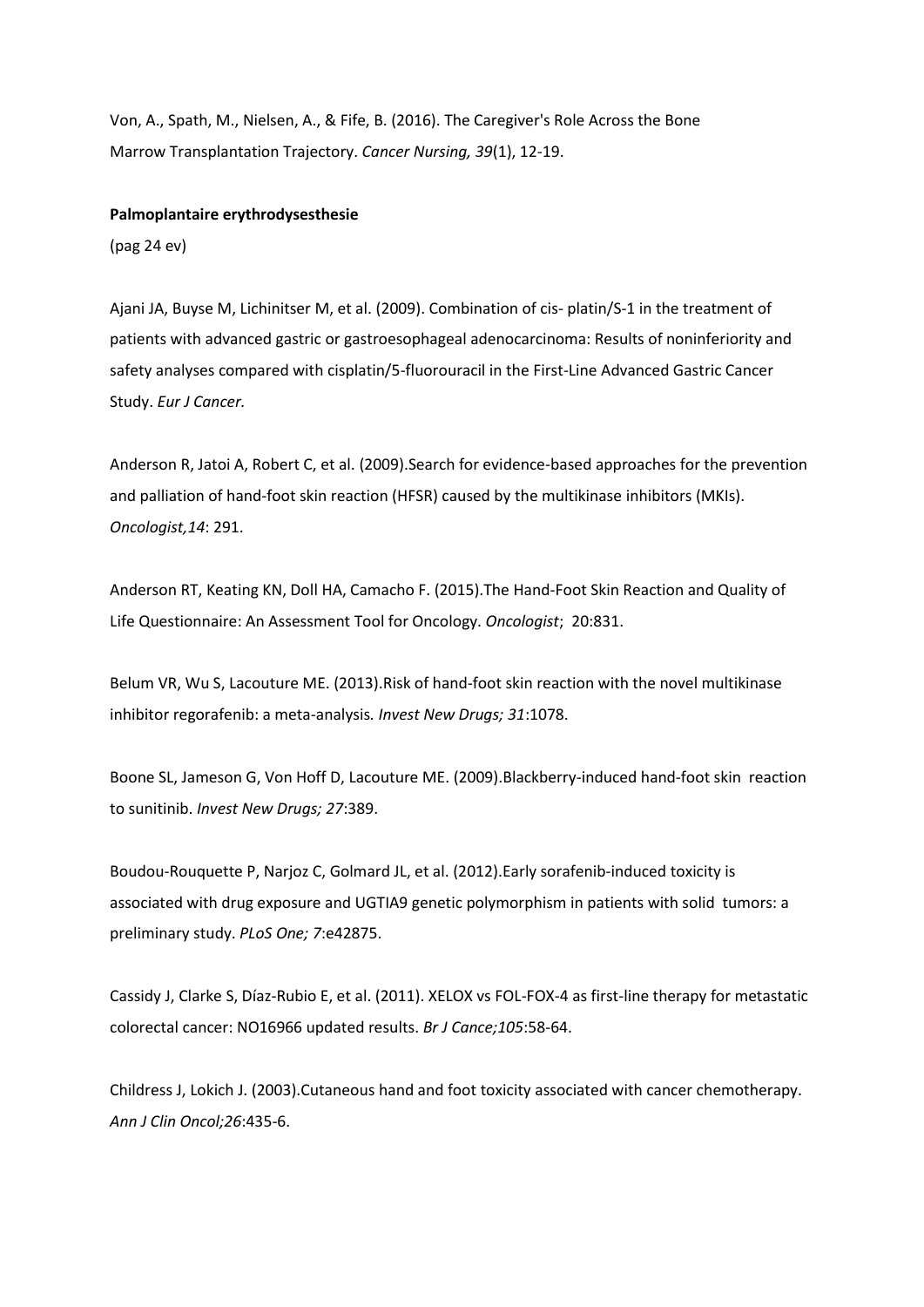Ding F, Liu B, Wang Y. (2019). Risk of hand-foot skin reaction associated with vascular endothelial growth factor-tyrosine kinase inhibitors: A meta-analysis of 57 randomized controlled trials involving 24,956 patients. *J Am Acad Dermatol.*

Dranitsaris G, Vincent MD, Yu J, et al. (2012). Development and validation of a prediction index for hand-foot skin reaction in cancer patients receiving sorafenib. *Ann Oncol; 23*:2103.

Lacouture ME, Wu S, Robert C, et al. (2008). Evolving strategies for the management of hand-foot skin reaction associated with the multitargeted kinase inhibitors sorafenib and sunitinib. *Oncologist; 13*:1001.

Lai SE, Kuzel T, Lacouture M.E. (2007). Hand-foot and stump syndrome to sorafenib. *J Clin Oncol; 5*:341.

Lassere Y, Hoff P. Management of hand-foot syndrome in patients treated with capecitabine (Xeloda). Eur J Oncol Nurs 2004;8 Suppl 1:S31-40.

Lou Y, Wang Q, Zheng J, et al.(2016). Possible Pathways of Capecitabine-Induced Hand-Foot Syndrome. *Chem Res Toxico; 29*:1591-1601.

Manchen E, Robert C, Porta C. (2011). Management of tyrosine kinase inhibitor-induced hand-foot skin reaction: viewpoints from the medical oncologist, dermatologist, and oncology nurse. *J Support Oncol; 9*:13.

Martschick A, Sehouli J, Patzelt A, et al. (2009). The pathogenetic mechanism of anthracyclineinduced palmar-plantar erythrodysesthesia. *Anticancer Res; 29*:2307-13.

McLellan B, Kerr H. (2011). Cutaneous toxicities of the multikinase inhibitors sorafenib and sunitinib. *Dermatol Ther; 24*:396.

McLellan B, Ciardiello F, Lacouture ME, et al. (2015). Regorafenib-associated hand-foot skin reaction: practical advice on diagnosis, prevention, and management. *Ann Oncol; 26*:2017.

Miller KK, Gorcey L, McLellan BN. (2014). Chemotherapy-induced hand-foot syndrome and nail changes: a review of clinical presentation, etiology, pathogenesis, and management. *J Am Acad Dermatol; 71*:787.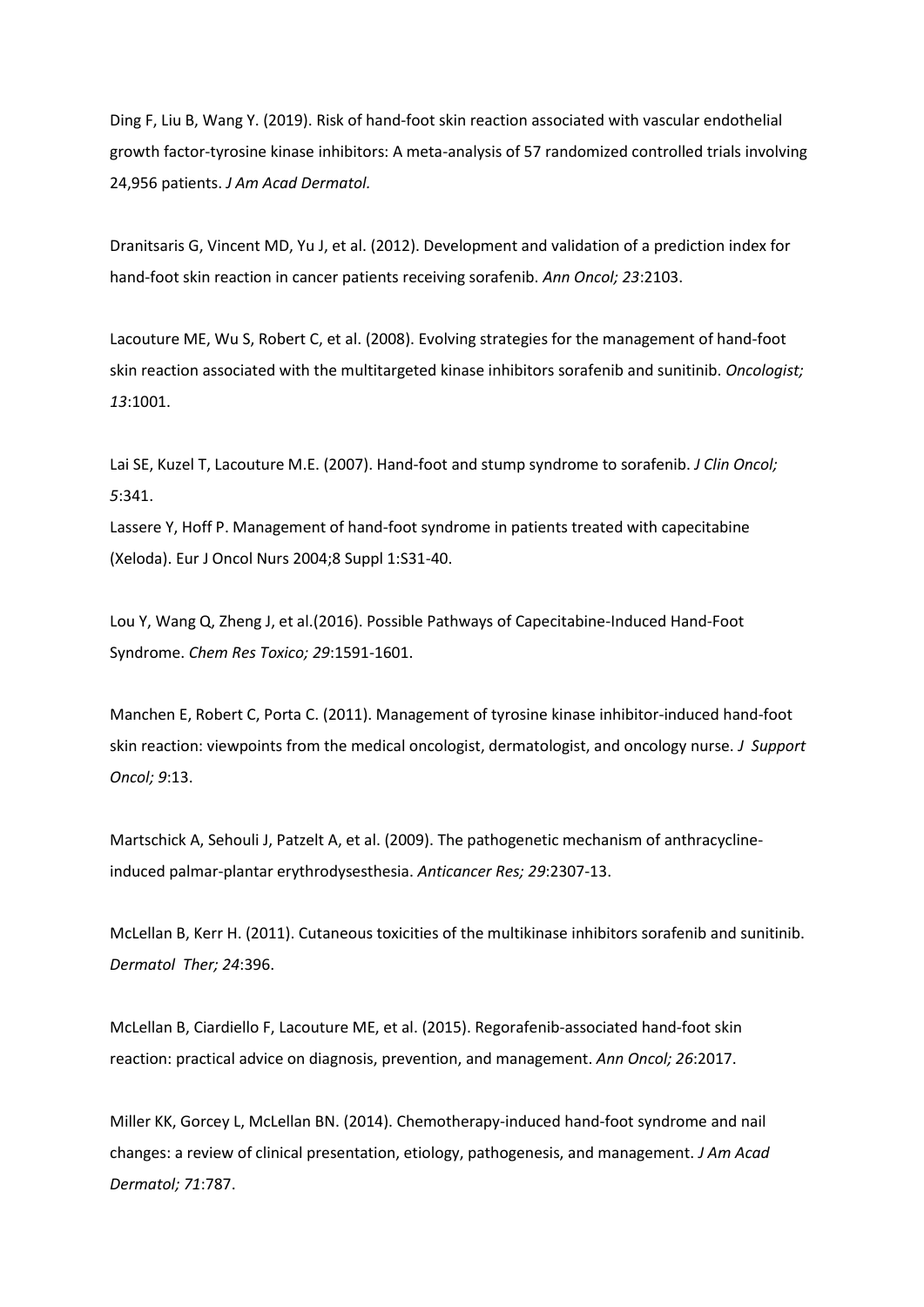Murugan K, Ostwal V, Carvalho MD, et al. (2016). Self-identification and management of hand-foot syndrome (HFS): effect of a structured teaching program on patients receiving capecitabine-based chemotherapy for colon cancer. *Support Care Cancer; 24*:2575-81.

Nagore E, Insa A, Sanmartin O. (2000). Antineoplastic therapy- induced palmar plantar erythrodysesthesia ('hand-foot') syndrome: incidence, recognision and management. *Ann J Clin Dermatol;1*:225-34.

Kwakman JJM, Elshot YS, Punt CJA, Koopman M. (2020). Management of cytotoxic chemotherapyinduced hand-foot syndrome. *Oncol Rev*.;14(1):442. Published 2020 May 13.

Kwakman JJM, Simkens LHJ, van Rooijen JM, et al. (2017).Randomized phase III trial of S-1 versus capecitabine in the first-line treatment of metastatic colorectal cancer: SALTO study by the Dutch Colorectal Cancer Group. *Ann Oncol;28*:1288-93.

Ren Z, Zhu K, Kang H, et al. (2015).Randomized controlled trial of the prophylactic effect of ureabased cream on sorafenib-associated hand-foot skin reactions in patients with advanced hepatocellular carcinoma. *J Clin Oncol;33*:894-900.

Saif MW, Elfiky AA. (2007). Identifying and treating fluoropyrimidine-associated hand-and-foot syndrome in white and non- white patients. *J Support Oncol;7:*337-43.

Sibaud V, Dalenc F, Chevreau C, et al. (2011).HFS-14, a specific quality of life scale developed for patients suffering from hand-foot syndrome. Onc*ologist; 16:*1469.

Trotti A, Colevas AD, Setser A, Basch E. (2007).Patient-reported outcomes and the evolution of adverse event reporting in oncology*. J Clin Oncol; 25*:5121.

Tsuchiya N, Narita S, Inoue T, et al. (2013). Risk factors for sorafenib-induced high-grade skin rash in Japanese patients with advanced renal cell carcinoma. *Anticancer Drugs; 24*:310.

Vermeer K. Incidence of hand-foot syndrome in colorectal cancer is underestimated. (2019). Results of Dutch Colorectal Cancer Group questionnaire exemplified. *Medische Oncologie;1*:56-7. [Article in Dutch].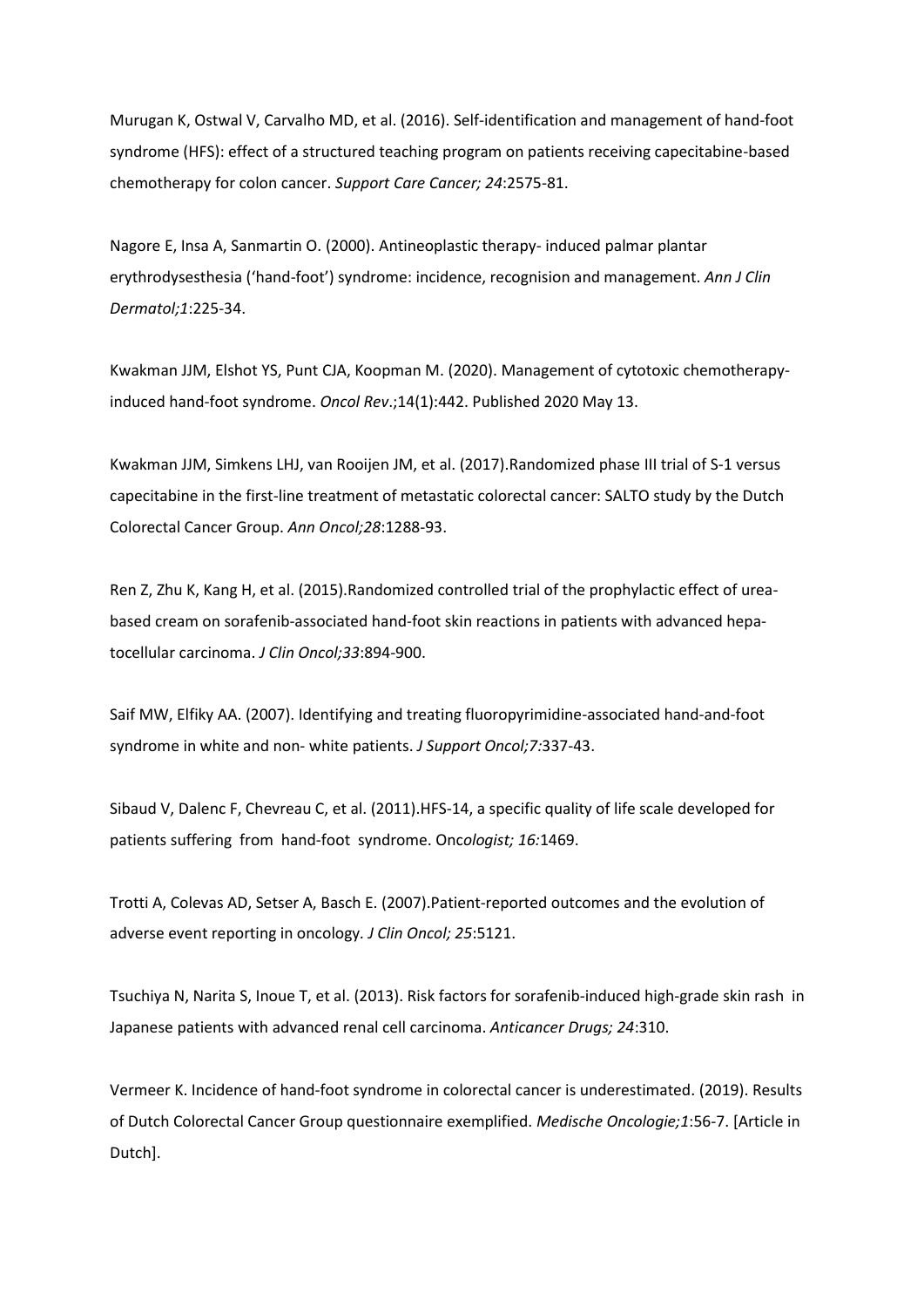Van Doorn L, Veelenturf S, Binkhorst L, et al. (2017). Capecitabine and the Risk of Fingerprint Loss. *JAMA Onco;3*:122-3.

Yokomichi N, Nagasawa T, Coler-Reilly A, et al. (2013). Pathogenesis of hand-foot syndrome induced by PEG-modified liposomal doxorubicin. *Hum Cell;26:*8-18.

## **Oncologie is soms zenuwslopend…**

(pag 30 ev)

Cavaletti, G., & Marmiroli, P. (2010). Chemotherapy-induced peripheral neurotoxicity. *Nature Reviews Neurology, 6(12)*, 657–666.

Hottinger, A. F. (2016). Neurologic complications of immune checkpoint inhibitors. *Current Opinion in Neurology, 29(6)*, 806–812.

van Doorn, P. (2007). Richtlijn Polyneuropathie. Ned Tijdschr Geneeskd., 2007(151), 1566–1573. Geraadpleegd van https://www.ntvg.nl/artikelen/richtlijn-polyneuropathie

Vranken, J. H., & van der Vegt, M. H. (2006). De farmacologische behandeling van neuropathische pijn. Huisarts en Wetenschap, 2006(12), 622–628. Geraadpleegd van https://www.henw.org/artikelen/de-farmacologische-behandeling-van-neuropathische-pijn

Witvoet, E., van der Star, G. M., Pruppers, M. H. J., & Notermans, N. C. (2020). IgM-MGUSpolyneuropathie: een overzicht. Tijdschrift voor Neurologie en Neurochirurgie, 2020(121(2)), 53–57. Geraadpleegd van https://www.ariez.nl/wp-content/uploads/2020/04/TNN\_20202\_Art-Witvoet.pdf

Zorginstituut Nederland. (2020, 1 juli). FarmacotherapeutischKompas. Geraadpleegd van https://www.farmacotherapeutischkompas.nl/bladeren/preparaatteksten/c/cisplatine

**Begeleiding van ouders met kanker door (oncologie)verpleegkundigen** (pag 34-38)

Arber, A., & Odelius, A. (2018). Experiences of oncology and palliative care nurses when supporting parents who have cancer and deprendent children. *Cancer Nursing, 41,* 248-254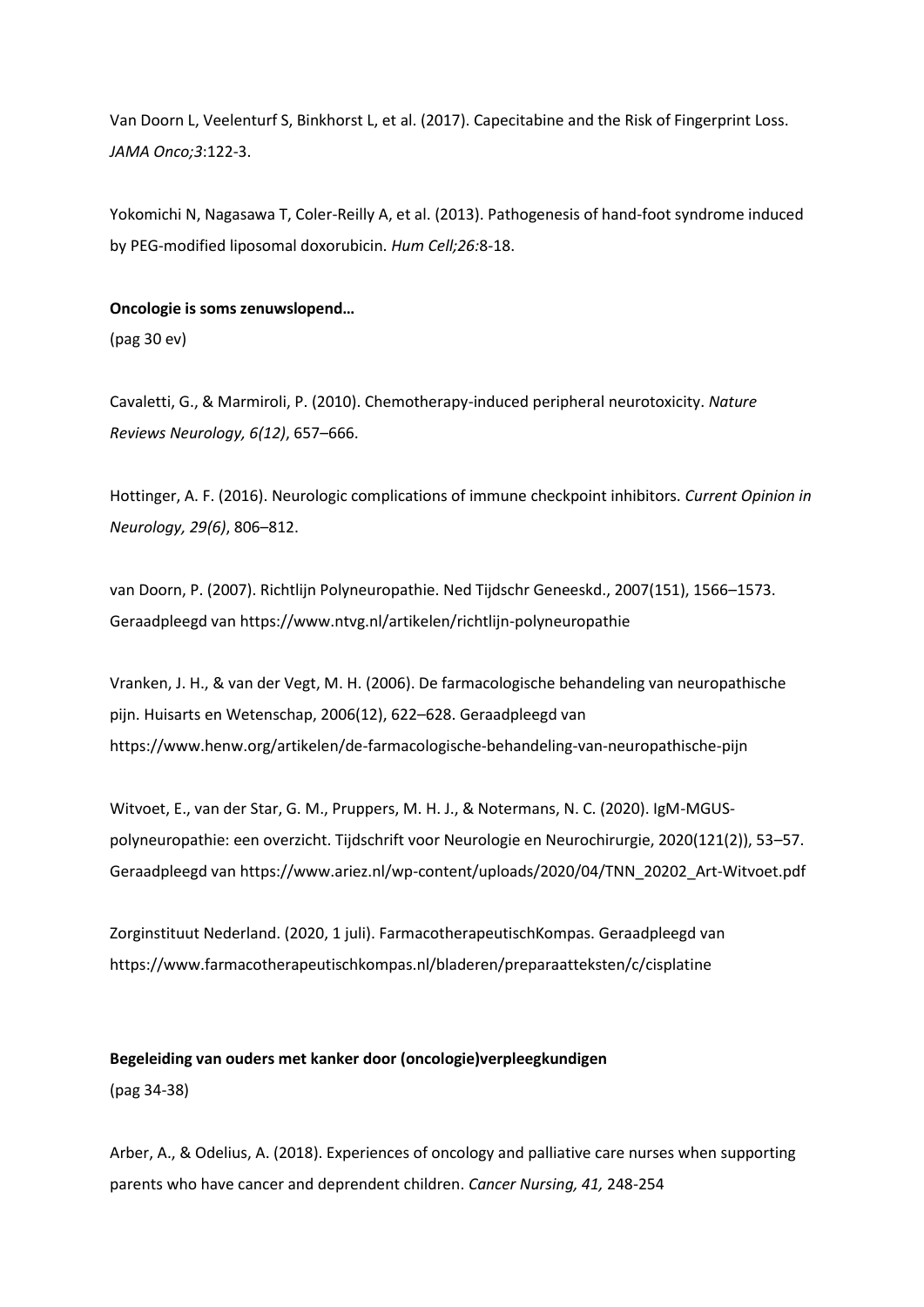Barnes, J., Kroll, L., Burke, O., Lee, J., Jones, A., & Stein, A. (2000). Qualitative interview study of communication between parents and children about maternal breast cancer. *British Medical Journal, 321,* 479-482

Billhult, A., & Segesten, K. (2003). Strength of motherhood: nonrecurrent breast cancer as experienced by mothers with dependent children. *Scandinavian Journal of caring sciences, 17,* 122- 128

Dalton, L., Rapa, E., Ziebland, S., Rochat, T., Kelly, B., Hannington, L., …Stein, A. (2019). Communication with childeren and adolscents about the diagnosis of a life threatening condition in their parent. *Lancet, 393*, 1164-1176

Ellis, S., Wakefield, C., Antill, G., Burns, M., & Patterson, P. (2017). Supporting children facing a parent's cancer diagnosis: a systematic review of children's psychosocial needs an existing interventions, *European Journal of Cancer Care,* 26.

Ernst, J.C., Beierlein, V., Romer, G., Moller, B., Koch, U., & Bergelt, C. (2013). Use and need for psychosocial support in cancer patients: a population-based sample of patients with minor children. *Cancer, 119*, 2331 -2341

Golsäter, M., Enskär, K., & Knutsson, S. (2019). Parents' perceptions of how nurses care for children as relatives of an ill patient- Experiences from an oncological outpatient department, *European Journal of Oncology Nursing, 39*, 35-40.

Golsäter, M., Henricson, Enskär, K., & Knutsson, S. (2016). Are children as relatives our responsibility? How nurses perceive their role in caring for children as relatives of seriously ill patients.

Helseth, S. & Ulfseat, N. (2008). Parenting experiences during cancer. *Cancer nursing, 26*, 113-120.

Intergraal Kankercentrum Nederland. (2019). NKR-cijfers. Retrieved from hhtps://www.iknl.nl/nkrcijfers.

Lewis, F., 2007. Parental cancer and dependent children: selected isues for future research. *Psychooncology, 16(2*), 97-98.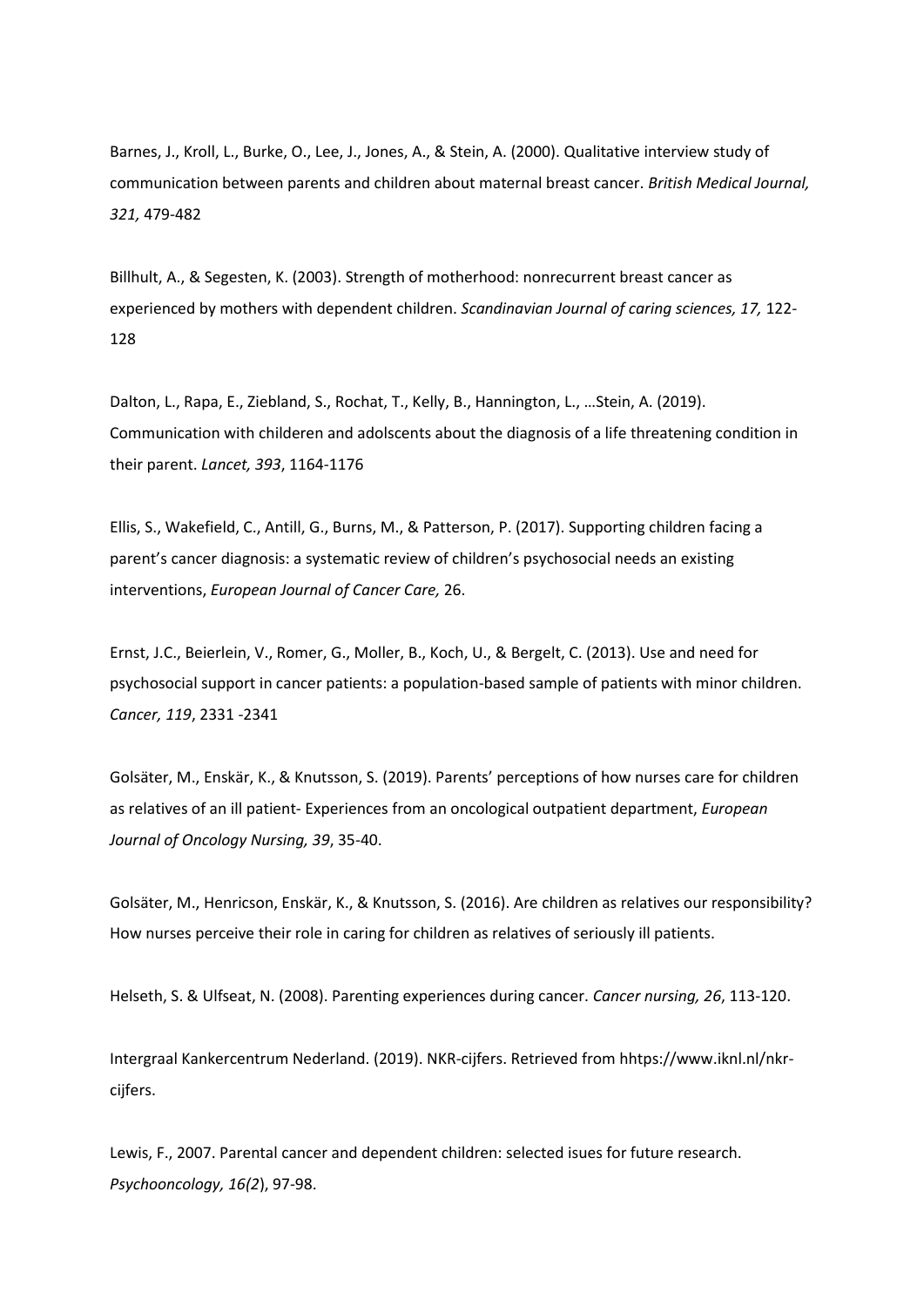Kohnstamm, R. (2009). *Kleine ontwikkelingspsychologie I*. Het jonge kind. Houten, Nederland: Bohn Stafleu Van Loghum.

Phillips, F. (2014). Adolescents living with a parent with advanced cancer: a review of the literature. *Psycho-oncology, 23 (12),* 1323-1339.

Schiena E., Hocking, A., Joubert, L., Wiseman, F., & Blaschke, S. (2019). An exploratory needs analysis of parents diagnosed with cancer. Australian Social Work, 72 (3), 325-335. DOI: 10.1080/0312407X.2019.1577472

Semple, C., & McCancer, T. (2010). Parents' experience of cancher who have young children. A literature review. *Cancer Nursing, 33 (2),* 110-118.

Stiffler, D. Haase, J., Hosei, B., & Barada, B. (2008). Parenting experiences with adolescent daughters when mothers have breast cancer. *Oncology Nursing Forum, 35 (1),* 113-120.

Uitterhoeve, R., Duijnhouwer, E., Ambaum, B., & Van Achterberg, T. (2003). Turning towards the psychosocial domain of oncology nursing; a main problem analysis in the Netherlands, *Cancer Nursing, 26 (1)*: 18-27.

#### **Samen fitter na de diagnose kanker**

(pag 40 ev)

Boyle, T., Vallance, J. K., Ransom, E. K., & Lynch, B. M. (2016). How sedentary and physically active are breast cancer survivors, and which population subgroups have higher or lower levels of these behaviors? *Supportive Care in Cancer : Official Journal of the Multinational Association of Supportive Care in Cancer, 24(5),* 2181–2190.

Bray, F., Ferlay, J., Soerjomataram, I., … Jemal, A. (2018). Global cancer statistics 2018: GLOBOCAN estimates of incidence and mortality worldwide for 36 cancers in 185 countries. CA: *A Cancer Journal for Clinicians, 68(6)*, 394–424.